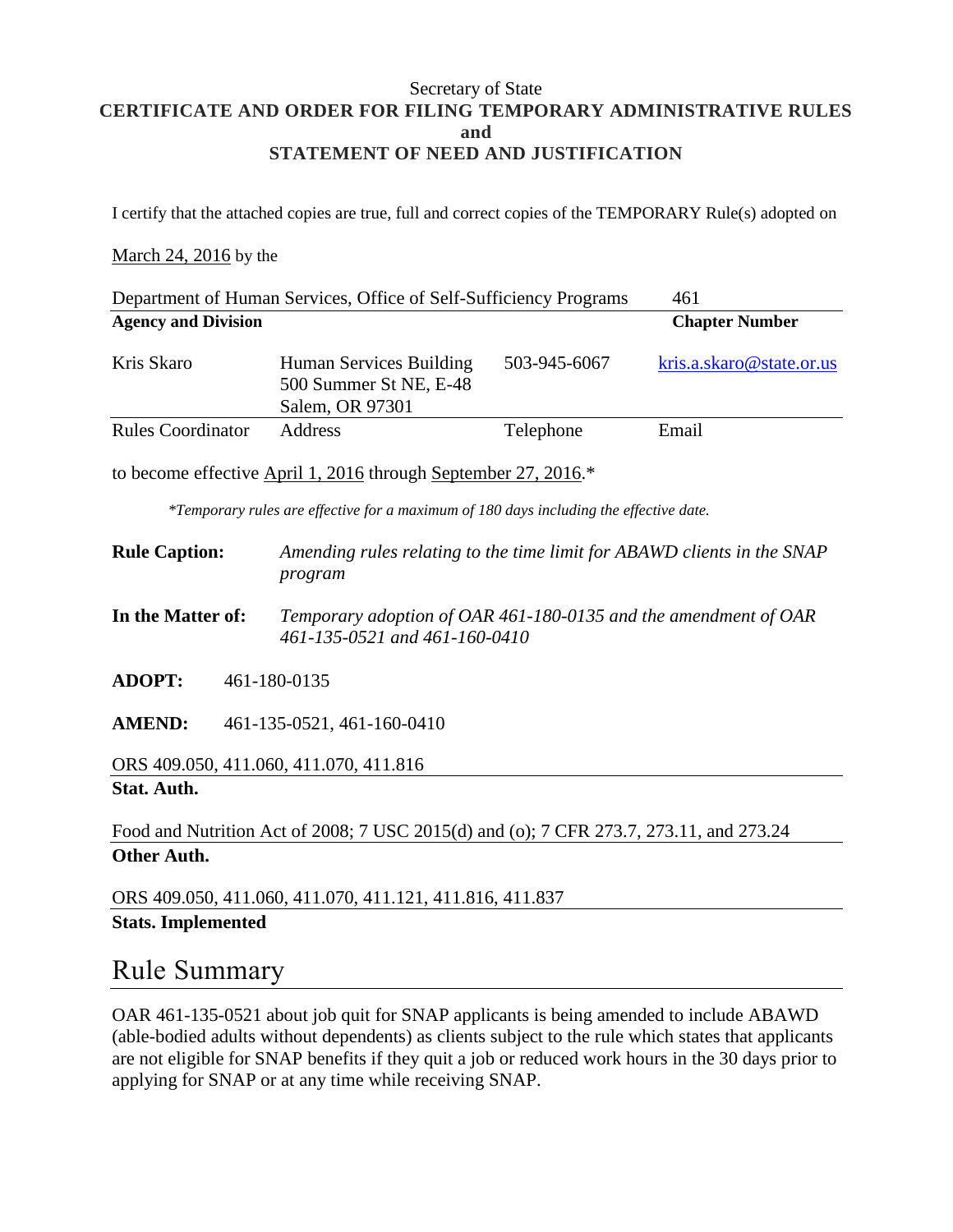OAR 461-160-0410 about treatment of income when there are ineligible or disqualified group members in the SNAP program is being amended to state that if a member in a group is ineligible because of the ABAWD time limits, the income of the ineligible individual is prorated as described in the rule.

OAR 461-180-0135 about restoring benefits for ABAWD clients is being adopted to allow the Department to restore benefits to ABAWD clients in the month after they reach the time limit without reapplying in certain circumstances.

## Need for the Rules

OAR 461-135-0521 needs to be amended because as it is currently written, the job quit prohibition only applies to applicants subject to OFSET requirements. OFSET is no longer offered in districts where the ABAWD time limits apply. Therefore, it unintentionally excluded ABAWD applicants from the job quit provisions, which is inconsistent with federal law. The amendment corrects the rule by clarifying that the rule applies to all clients subject to SNAP employment and training requirements, not just OFSET.

OAR 461-160-0410 needs to be amended because the current rule does not accurately reflect federal regulations which allow the Department to prorate the income and deductions of an ABAWD who is ineligible due to the time limit before applying it to the rest of the household when there are others receiving SNAP benefits. This allows the eligible members of the household to claim less income which benefits the clients and brings the Department in line with federal regulations.

OAR 461-180-0135 needs to be adopted because in some cases, ABAWD clients may lose eligibility for SNAP benefits because they do not understand the new time limit or associated exemptions and work requirements they are subject to. This rule will allow the Department to restore benefits without a new application if the ABAWD shows they were exempt or met the work requirements in one of the months that counted toward reaching the three-month limit on SNAP benefits. This will reduce work for staff and help clients who may not be aware of the new time limit or understand the work requirements and exemptions that make them eligible to continue to receive benefits beyond three months.

## Documents Relied Upon

Guide to Serving ABAWDs Subject to Tome-limited Participation available at http://www.fns.usda.gov/sites/default/files/Guide to Serving ABAWDs Subject to Time Lim [it.pdf](http://www.fns.usda.gov/sites/default/files/Guide_to_Serving_ABAWDs_Subject_to_Time_Limit.pdf)

# Justification of Temporary Rules

The Department finds that failure to act promptly by adopting OAR 461-180-0135 and amending OAR 461-135-0521 and 461-160-0410 will result in serious prejudice to the public interest, the Department, and ABAWD clients residing in Multnomah or Washington County because the rules will be in conflict with Department practice and federal law. Without the changes, clients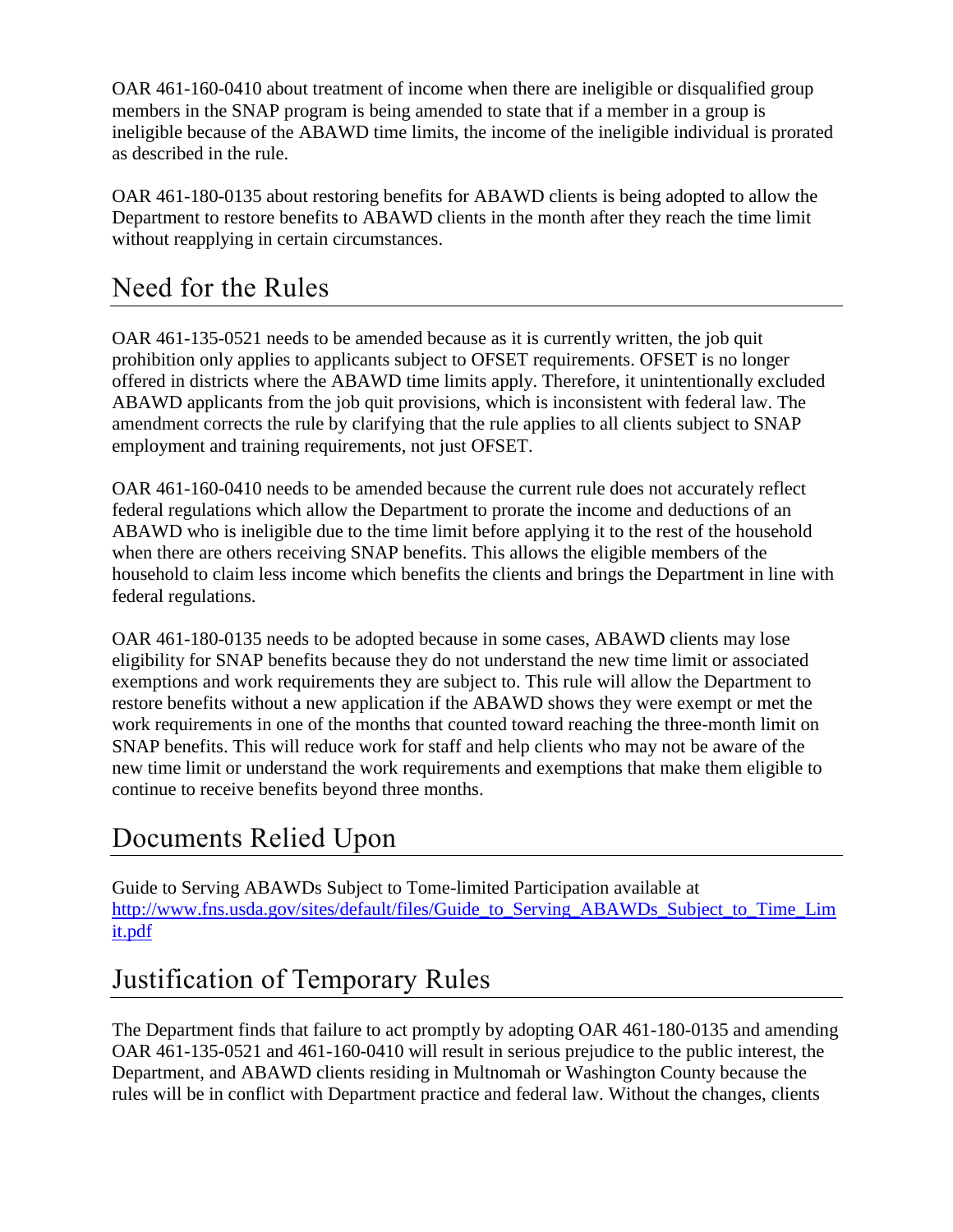may receive inaccurate benefit amounts and the Department may be at risk of federal penalties. The Department needs to proceed by temporary rule because the public, the Department, and ABAWD clients residing in Multnomah or Washington County will immediately benefit when the rules accurately reflect Department practice and federal regulations relating to ABAWD clients.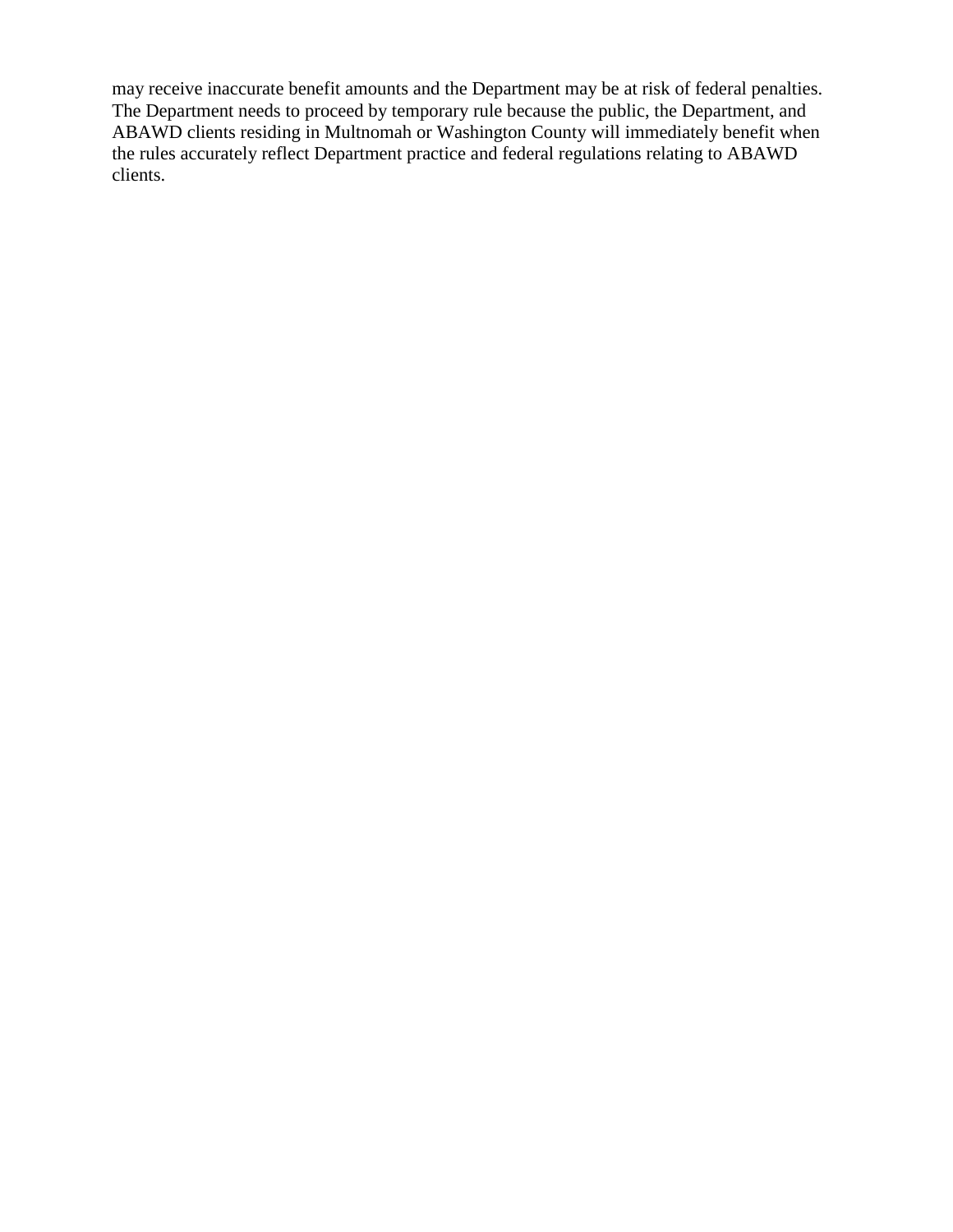461-135-0521 Tech. Eff. 1-1-10 Temp. Eff. 4-1-16 through 9-27-16 Job Quit by Applicants; SNAP

- (1) An applicant who is required to meet the OFSET SNAP employment and training requirements in OAR 461-130-0320461-130-0305 and 461-130-0315, who voluntarily and without *good cause* (see OAR 461-130-0327) quits a job or reduces the weekly number of hours of work to below 30, is ineligible for SNAP benefits.
- (2) For purposes of this rule, a person quits a job upon quitting a job of at least 30 hours a week or the equivalent of 30 hours a week multiplied by the federal minimum wage.
- (3) The period of ineligibility is determined as follows. If the filing date falls within the 30 day period following a job quit or work reduction described in sections (1) and (2) of this rule, the person who quit the job or reduced work hours will be ineligible during the month in which the filing date falls and for the appropriate OFSET disqualification of one, three or six calendar months (see OAR 461-130-0330(4)).

Stat. Auth: ORS 411.816 Stats. Implemented: ORS 411.816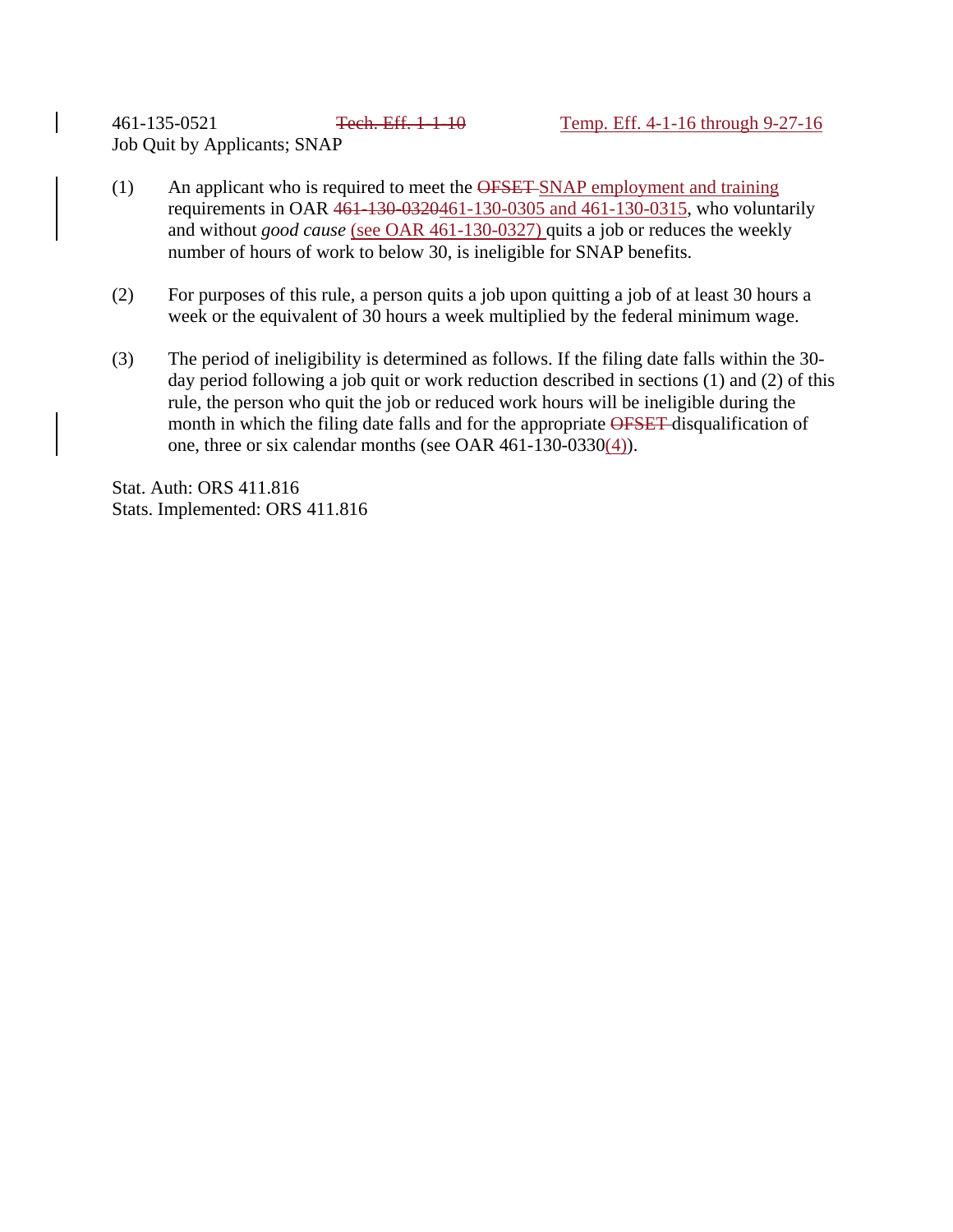461-160-0410 Eff. 10-1-15 Temp. Eff. 4-1-16 through 9-27-16 Use of Income and Income Deductions When There Are Ineligible or Disqualified Group Members; SNAP

When a member of the filing group (see OAR 461-110-0310 and 461-110-0370) is not in the *need group* (see OAR 461-110-0630), benefits in the SNAP program are calculated as follows:

- (1) If the member is a *qualified non-citizen* (see OAR 461-120-0125(1)(a)-(g)) who does not meet the alien status requirements, the following procedure is used:
	- (a) Benefits are calculated as if the *qualified non-citizen* is eligible. Benefits are then calculated as if the *qualified non-citizen* is not a member of the filing group. Any income received by another member of the filing group from the *qualified noncitizen* is counted as income of the filing group. No expenses paid by the *qualified non-citizen* are deducted from gross income.
	- (b) The household's benefits are the lesser of the amounts calculated in subsection (a) of this section.
- (2) The process described in sections (3) and (4) of this rule is used if the member is:
	- (a) A non-citizen but not a *qualified non-citizen*;
	- (b) Disqualified for failing to obtain or provide a Social Security Number;  $\Theta$
	- (c) Unwilling to disclose alien status.; or
	- (d) An ABAWD (see OAR 461-135-0520) who is ineligible because of the time limit in OAR 461-135-0520.
- (3) If the member is in a group described in section (2) of this rule:
	- (a) The member's *countable* (see OAR 461-001-0000) income is prorated among the members in the filing group.
	- (b) The pro rata share of each individual not in the *benefit group* (see OAR 461-110- 0750) is excluded.
	- (c) The rest of the prorated income is *countable* income for the filing group.
- (4) An ineligible or disqualified member covered by section (2) of this rule is entitled to all income deductions for which the member qualifies. When paid by the member, or billed to the member and unpaid, deductions for shelter, child support, medical costs, and dependent care are calculated as follows: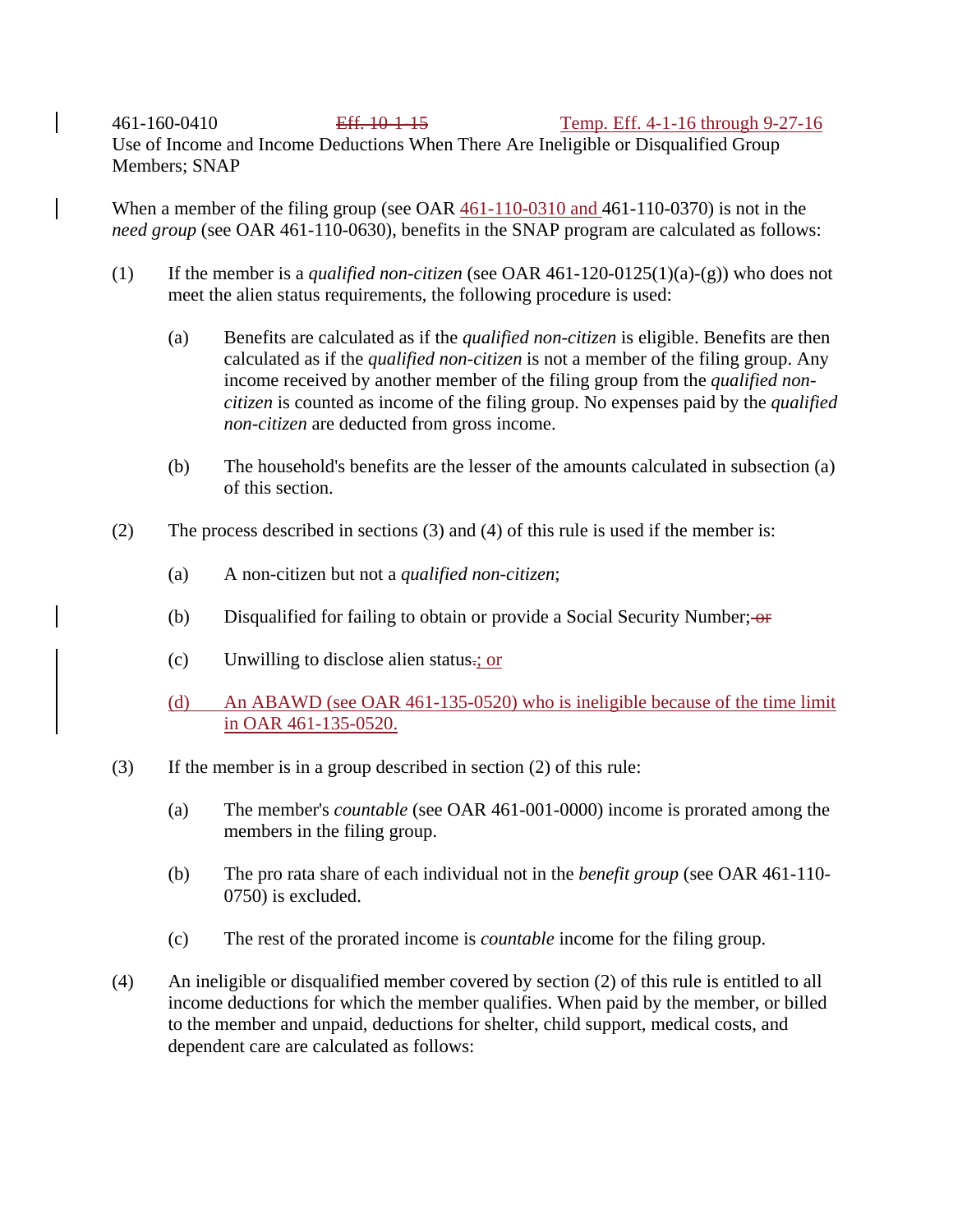- (a) The deductions, except deductions for the utility standard, are prorated among the members of the filing group.
- (b) The prorated share of the members of the *benefit group* is deducted.
- (c) The deduction for the utility standard is made in accordance with OAR 461-160- 0420.
- (5) The *countable* income of the following *financial group* (see OAR 461-110-0530) members, subject to allowable deductions, is used to determine benefits:
	- (a) A client disqualified for failure to comply with the requirements of the OFSET program or because of an intentional program violation.
	- (b) A client:
		- (A) Fleeing to avoid prosecution, or custody or confinement after conviction, under the law of the place from which the client is fleeing, for a crime, or attempt to commit a crime, that is a felony under the law of the place from which the client is fleeing or that, in the case of New Jersey, is a high misdemeanor under the law of New Jersey; or
		- (B) Violating a condition of probation or parole imposed under a federal or state law.

Stat. Auth.: ORS 409.050, 411.060, 411.070, 411.816 Stats. Implemented: ORS 409.010, 409.050, 411.060, 411.070, 411.816, 411.837